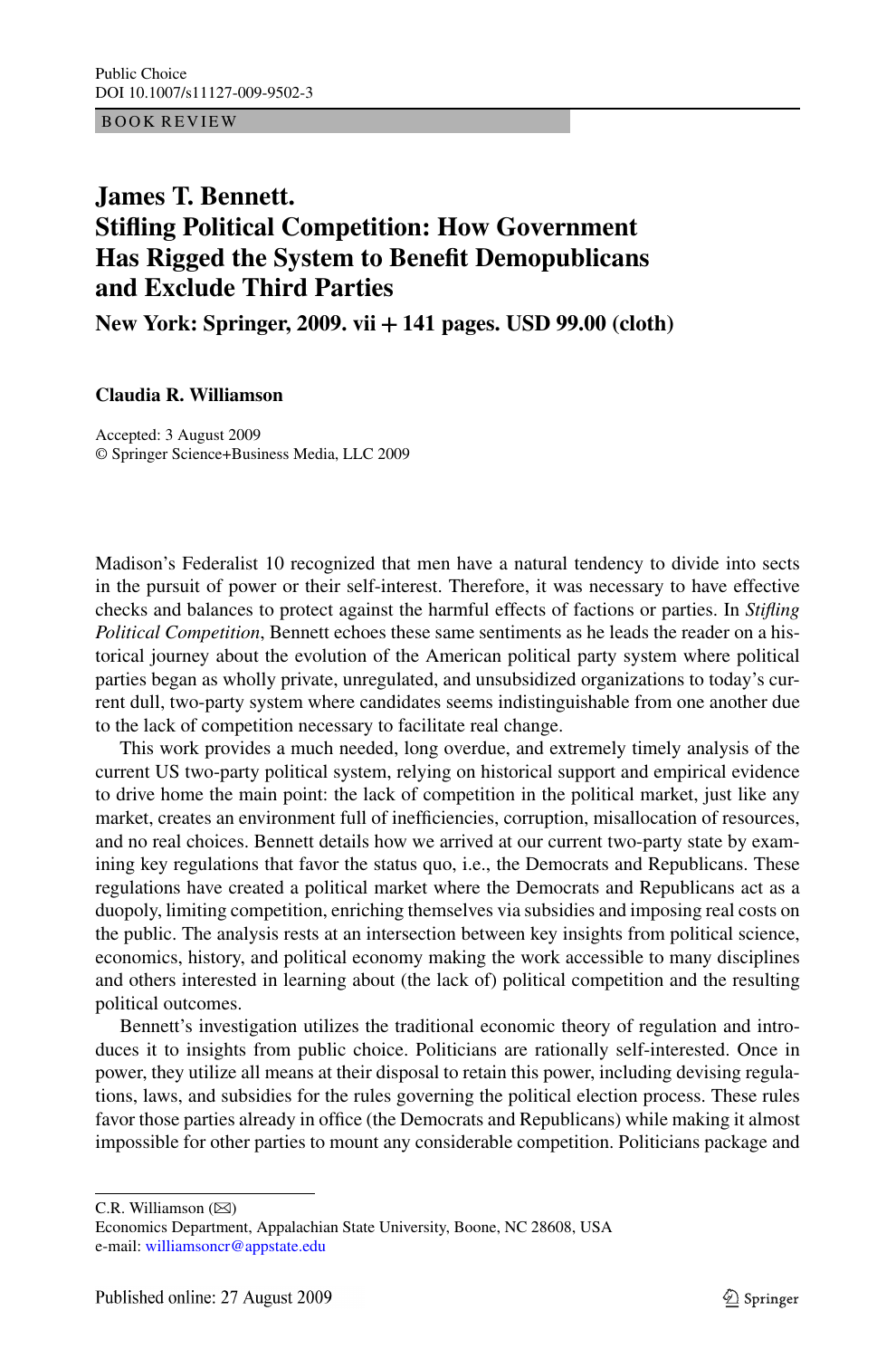sell it to the public as much needed regulations to ensure more competition, increase voter turnout, alleviate corruption, minimize special interest influence, and keep democracy alive. Bennett does a nice job of sorting through the rhetoric in order to reveal the true reason for such policies: limiting competition from independents and third parties, while also highlighting how certain policies that were originally created out of 'good intentions' have had extremely devastating unintended consequences.

The beginning of the book focuses on the founding fathers' disapproval of parties or 'factions.' The authors of the Constitution did not see a necessary role for parties to facilitate debates, ideas, and liberty. Instead, they saw them as a hindrance. However, parties almost immediately arose as a consequence of the American election system of representation, the single-member district system. The Constitution leaves it up to the states to decide how to elect representatives but by 1842 the Apportionment Act outlawed anything other than single-member districts. Bennett argues that this style of election representation favors a two-party system because a voter is discouraged from wasting a vote on a long shot and will favor one of the top two candidates (this relationship between the method of election and the number of parties is known as Duverger's Law). In addition, the electoral college has helped to encourage and entrench the two-party system.

According to Bennett, the Democrats and Republicans dominated politics but they did not begin to cement their duopoly status until the change in the ballot style went from a private system to a government controlled system. Prior to the 1890s, individual parties supplied a ballot-strip for voters to cast their votes, whereas today the government supplies a single ballot listing all candidates running for all offices. The reason for the change was to reduce bribery and corruption. This change, combined with many more regulations introduced in the 1930s, has resulted in sharply reducing access to the ballot for many independents and third parties, and stifling competition as well as reducing voter turnout. Again, this highlights how politicians wield their power to limit potential competitors in order to ensure they, or at least their party, remains in power.

The climax of the thesis comes in Chapters 4 and 5 where Bennett details how FECA destroyed any chance of third party survival. In 1971, the Federal Election Campaign Act (FECA) established a series of laws that would partially fund campaigns from federal taxes on the basis of 'leveling the playing field' and removing corruption and corporate influence from campaign fundraising. In actuality, due to the way the rules are written, FECA subsidizes only the two major parties, the Democrats and Republicans. Third parties do not qualify for these subsidies but are still required to comply with other campaign rules pertaining to donations. By removing private money from political fundraising, elected officials are not held as accountable for their actions because they do not rely on their constituents for support and dissatisfied voters are now limited in their alternative choices. In order to encourage more participation and competition in the political process, Bennett offers a radical version of campaign finance reform: allow all types donations (but require public disclosure).

Historically, political parties were viewed as an extension of the citizenry. Today, Bennett views the modern two-party system as 'an organ of the state: subsidized and regulated by government, and dedicated to government' (p. 124). The state and political parties have entered into a symbiotic relationship where parties use the power of the state to restrict competition, remain in power, and gain access to public subsidies. The solution? Deregulate the political market and reduce the scope of government. The political market, just like any economic market, needs competition to promote efficiency and accountability, providing the foundation for a freer, vibrant, more responsive government.

While the chapters illustrate convincing relationships between changes in regulations regarding political market and political outcomes, my main criticism is that, at times, Bennett seems to generalize and overstate his case without substantial evidence. Parts of the